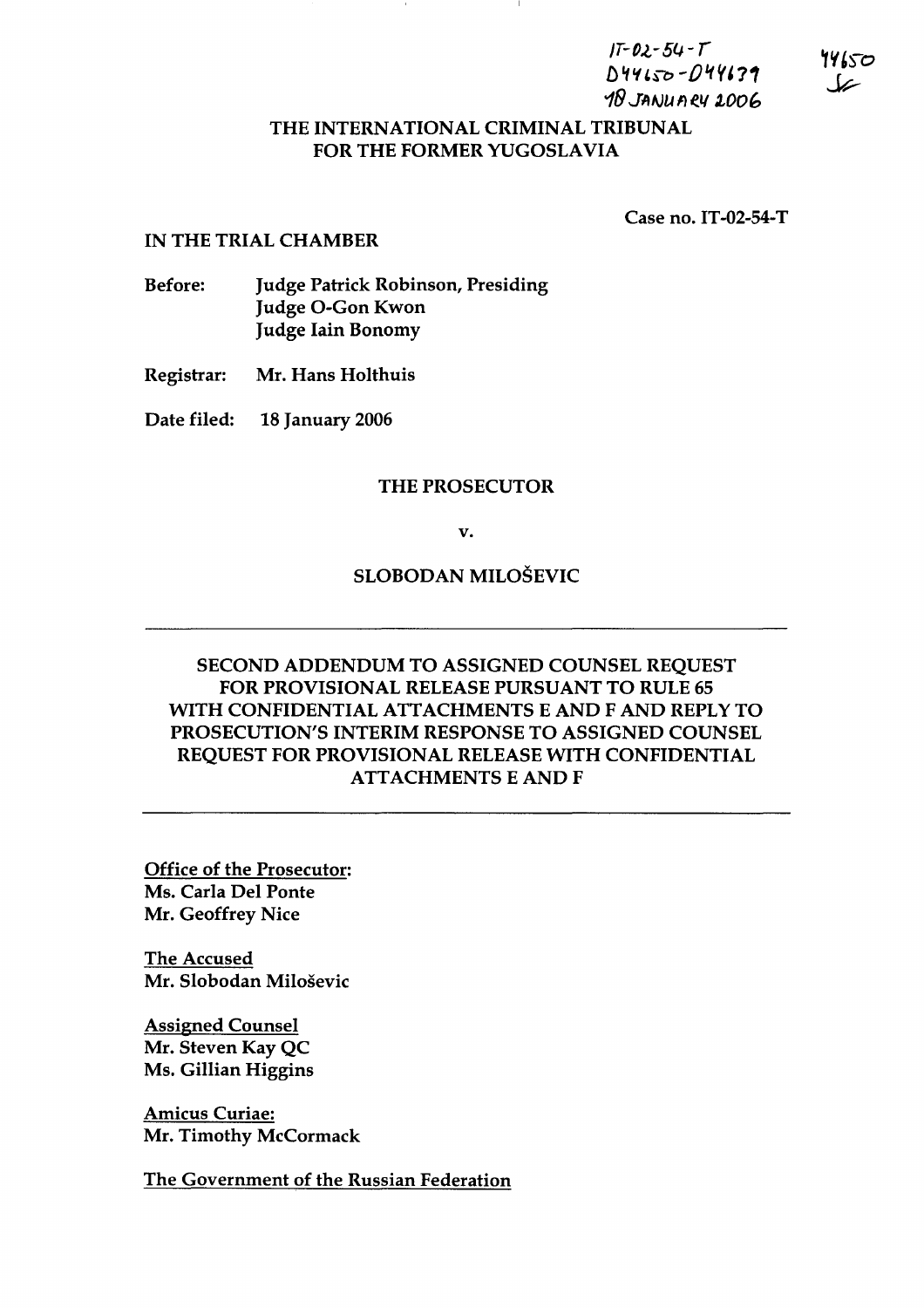44649

### Procedural Background

- 1. On 20 December 2005, the Assigned Counsel applied for the limited and conditional provisional release of Mr. Milosevic, pursuant to Rule 65 of the Rules of Procedure and Evidence (hereinafter, the "Request").<sup>1</sup>
- 2. On 22 December 2005, the Prosecution filed *"Prosecution's Interim Response to Assigned Counsel Request for Provisional Release".* On 22 December 2005, the Assigned Counsel filed *"First Addendum to Assigned Counsel Request for Provisional Release Pursuant to Rule* 65 *With Confidential Attachment D".*
- 3. On 11 January 2006, the Trial Chamber ordered the Defence to submit any further material, including the said guarantees from the Russian Federation, by 18 January 2006.
- 4. The Assigned Counsel file this Second Addendum in order to (i) provide the Trial Chamber with further materials and (ii) reply to the Prosecution's Interim Response.

# (i) Additional Materials in Support of the Application for Provisional Release

5. In relation to further materials, the Assigned Counsel provide the following: (i) a set of guarantees from the Russian Federation via the Embassy of the Russian Federation in the Kingdom of the Netherlands, dated 17 January 2006, contained within confidential Attachment E and (ii) a series of personal undertakings, signed by Mr. Milosevic, contained within confidential Attachment F.

<sup>&</sup>lt;sup>1</sup> The Prosecutor v. Slobodan Milosevic, "Assigned Counsel Request for Provisional Release Pursuant *to Rule* 65 *With Confidential Attachments A, Band C",* 20 December 2005.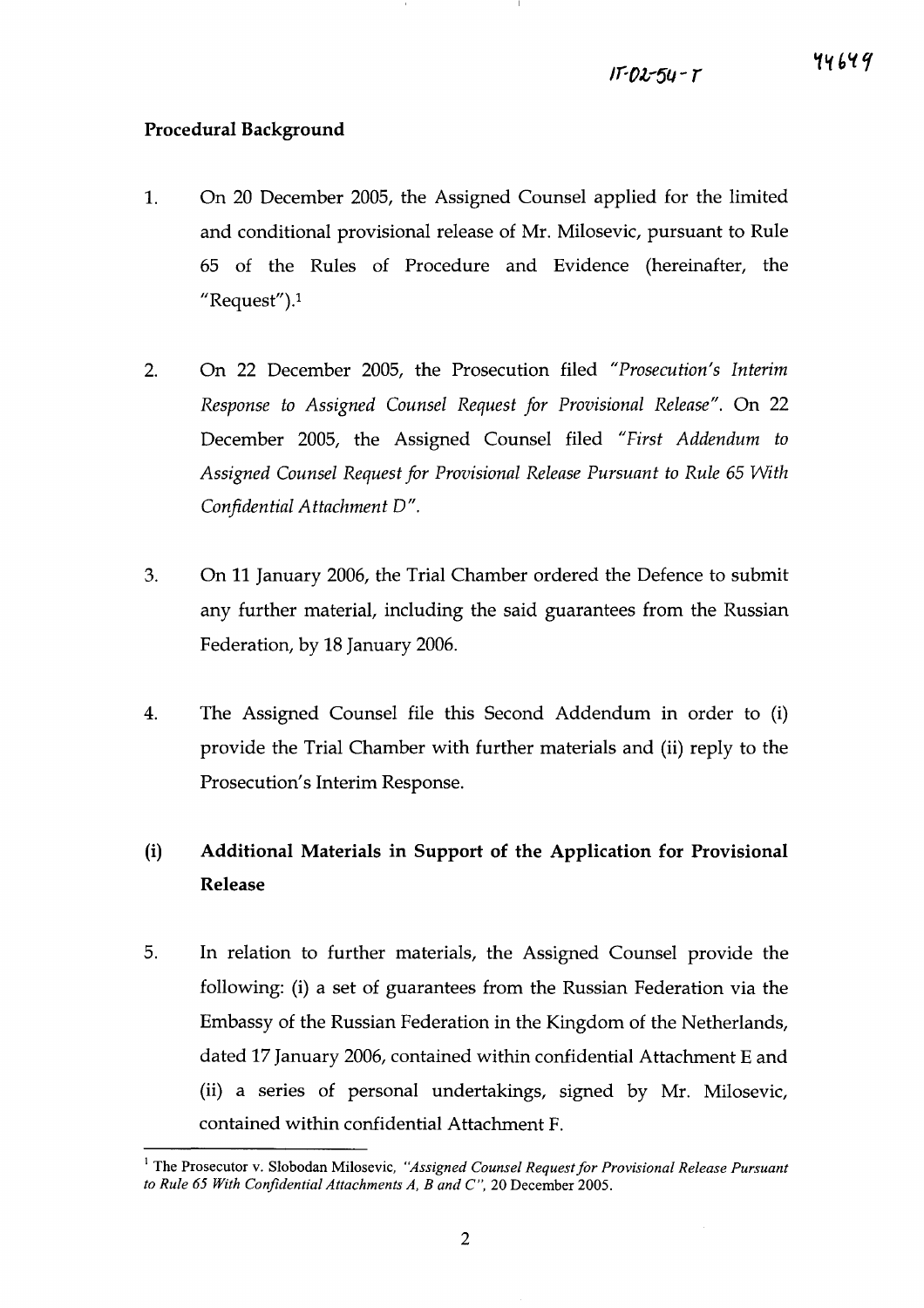#### **(ii) Reply to Prosecution's Interim Response**

- 6. The Prosecution opposes the request for provisional release and submits the following:
	- (a) the Defence application is incomplete and the Prosecution is unable to deal with the matter;
	- (b) the application has been timed to disrupt the proceedings;
	- (c) the trial must continue notwithstanding the health of the Accused, even as a trial in absentia;
	- (d) the Accused would not return to the Hague if released for medical treatment;
	- (e) guarantees provided by the Russian Federation will not provide sufficient assurance that the authorities will arrest the Accused if he violates any of the conditions of his release;
	- (f) a personal undertaking from the Accused is *"now not credible".2*

#### **(a) The Nature of the Application**

7. The Prosecution submits that the Defence application is incomplete and that consequently the Prosecution is unable to deal with the matter.3 In response, the Assigned Counsel submit that the Prosecution has had sufficient information to deal with the Request for provisional release upon the merits. The only matter outstanding at the time of the Request, filed on 20 December 2005, was the provision of guarantees from the Russian Federation, a matter which does not affect the substantive merits of the application. The Assigned Counsel

<sup>2</sup> See *"The Prosecution's Interim Response to Assigned Counsel Request for Provisional Release* ", 22 December 2005 at para.31.

<sup>&</sup>lt;sup>3</sup> The Prosecution has filed a detailed response on this issue, exceeding the standard page limit for the filing of briefs and motions.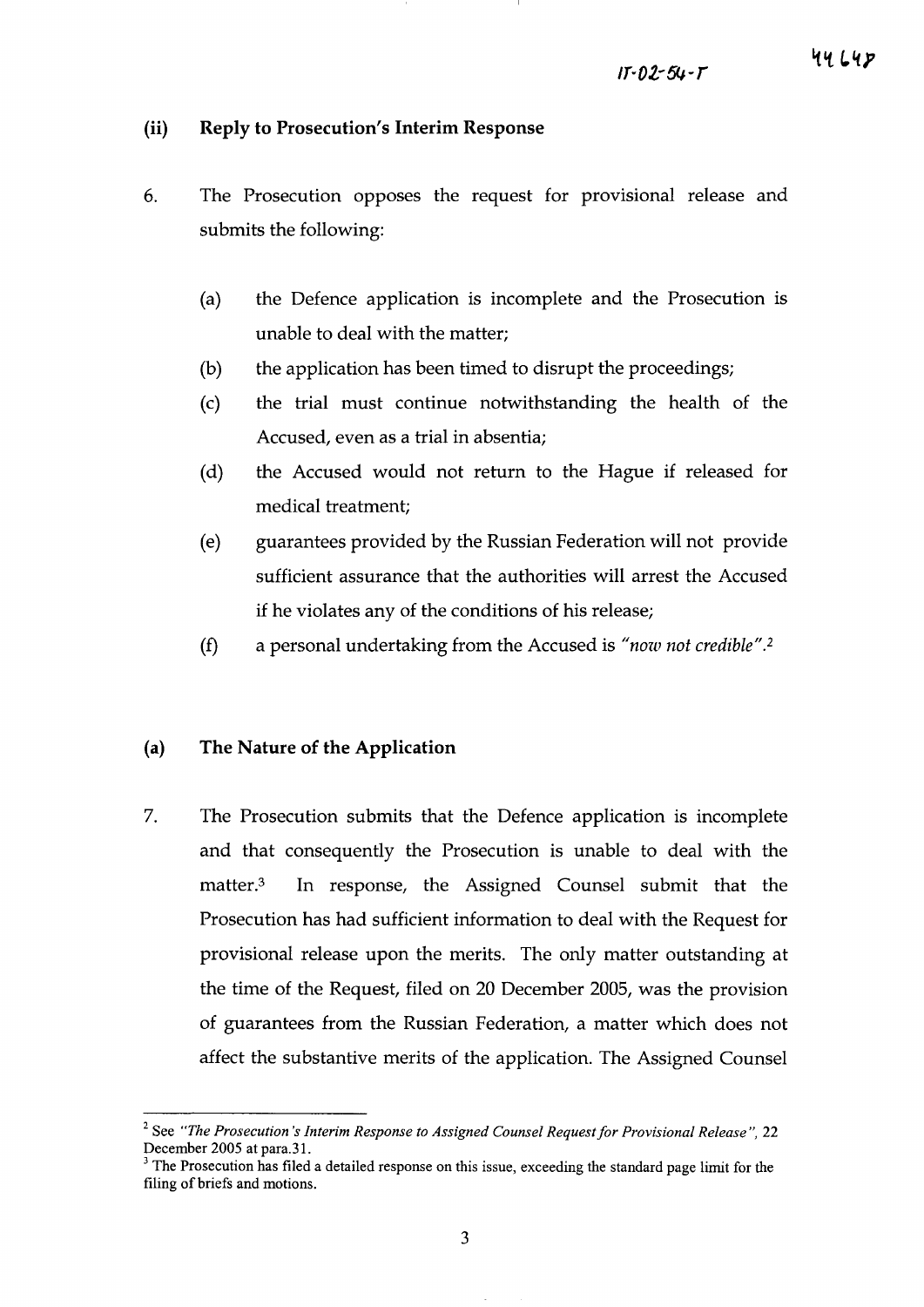44647

submit that the significance of the content of the guarantees and undertakings is a matter for the Trial Chamber, not the Prosecution.

8. Contrary to the assertions of the Prosecution contained within the Interim Response, all relevant medical reports and scans concerning the current medical condition of the Accused have been provided to the Prosecution.

#### (b) Timing **of the Application**

9. The Prosecution's allegation that the timing of this application is intended by the Accused to have maximum disruptive effect on these proceedings is factually incorrect.4 The application arises as a result of the continuing deterioration in the Accused's health, as shown in recent medical reports. The request for provisional release occurs in order to ensure that the Accused receives necessary and appropriate treatment, and for no other reason. The Assigned Counsel made the application before the Christmas recess in the hope that the Accused could receive treatment during the break.<sup>5</sup> The Assigned Counsel sought to make the application at a time which would result in minimum inconvenience to the trial and maximum medical benefit to the Accused.

<sup>4</sup> Repetition of this assertion is contained at paragraphs 7,10,11 and 28 of the Prosecution's Interim Response.

Time has been required in order to obtain guarantees from the Russian Federation, given the closure of the relevant Embassies over the Christmas period.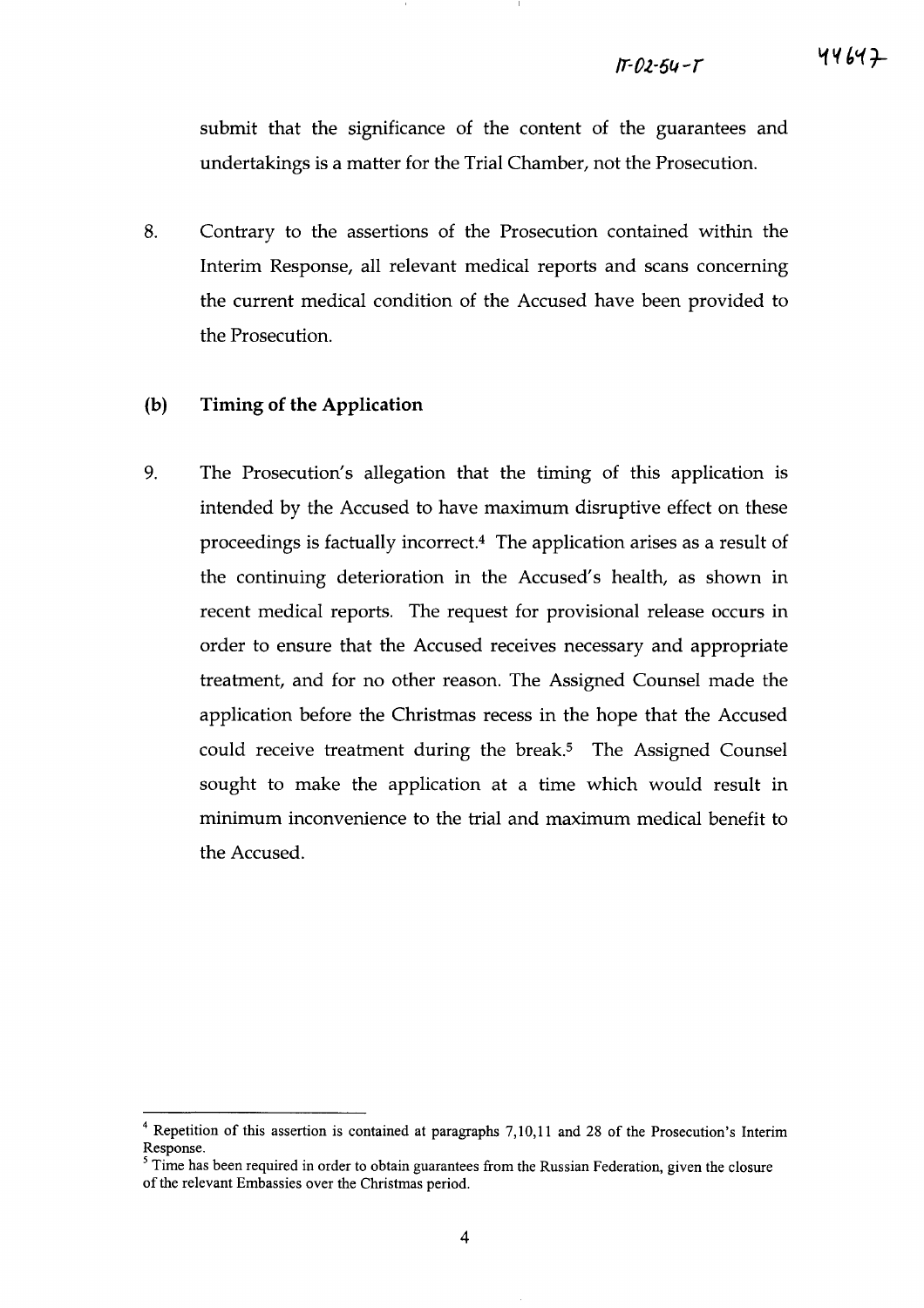# 44646

# (c) Trial in Absentia

10. The Assigned Counsel oppose the Prosecution's submission that the trial should continue in the absence of the Accused in the event that his medical treatment necessitates a delay in the proceedings. The Assigned Counsel have consistently submitted that to conduct any part of the trial proceedings in the absence of the Accused would render those proceedings unfair. The Trial Chamber is respectfully referred to previous filings on this particular issue.6

## (d) Surrender of the Accused

11. The application is based solely on the grounds of the health of the Accused and his need for medical treatment. It arises due to the failure of the local doctors to identify and treat his condition. To withhold the medical treatment offered to the Accused and to thereby potentially damage his health while in the custody of the Tribunal, would constitute a breach of his basic human rights. There is no evidence to suggest that the Accused would not return to the ICTY, if provisionally released for such treatment.

# (e) Guarantees from the Russian Federation

12. The Assigned Counsel reject the Prosecution's assertion that guarantees from the Russian Federation cannot provide sufficient assurance that the authorities will arrest the Accused if he violates any of the conditions of his release. The Prosecution's submissions were formulated before having received and reviewed any guarantees from

<sup>6</sup> The Prosecutor v. Slobodan Milosevic, *"Assigned Counsel Submissions on Trial in Absentia* ", 22 April 2005; *"Supporting materials for Assigned Counsel Submissions on Trial in Absentia* ", 22 April *2005; "Assigned Counsel Reply to Prosecution Response to Assigned Counsel Submissions on Trial in Absentia* ", 13 May 2005.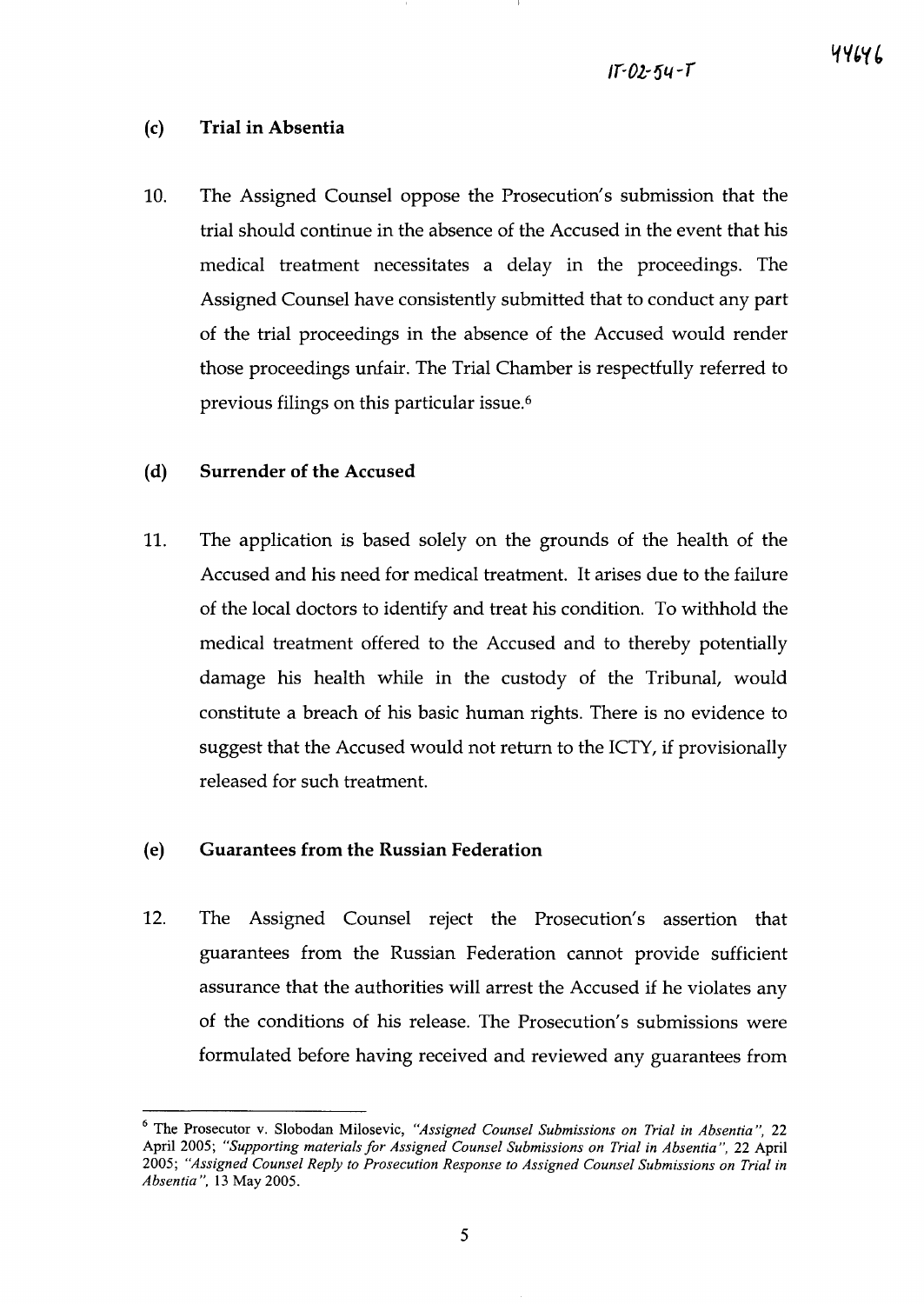#### $11 - 02 - 54 - 5$

44645

the Russian Federation. In relation to the guarantees provided, the Russian Federation specifically undertakes to abide by the Trial Chamber's orders. The Federation has also undertaken to submit written reports to the Trial Chamber concerning Mr. Slobodan Milosevic's compliance with the conditions set by the Trial Chamber.

- 13. None of the examples cited by the Prosecution in paragraph 38 of the Interim Response concern individuals who have been provisionally released to the territory of the Russian Federation? The Prosecution has not presented any evidence to suggest that Russia has refused to assist the Office of the Prosecutor in relation to its co-operation obligations pursuant to Article 29 of the ICTY Statute, as a permanent member of the Security Council.
- 14. The Assigned Counsel submit that the guarantees of the Russian Federation are unequivocal and demonstrate a firm intention to cooperate with the ICTY. They are comprehensive and cover all matters relating to the transfer, stay and surrender of the Accused.

#### **(f) Personal Undertakings**

15. Mr. Milosevic has set out his commitment to comply with the orders of the Trial Chamber in relation to the issue of provisional release to the Bakoulev Center for medical treatment. The Assigned Counsel reject the Prosecution's assertion that" *no such personal guaran tees from this Accused could now ever be credible."* It is submitted that the signed statement evinces a clear intention to abide by all conditions which may be made by the Trial Chamber.

 $<sup>7</sup>$  The examples relied upon by the Prosecution relate to persons at large, present or alleged to be</sup> present, within the Russian Federation.